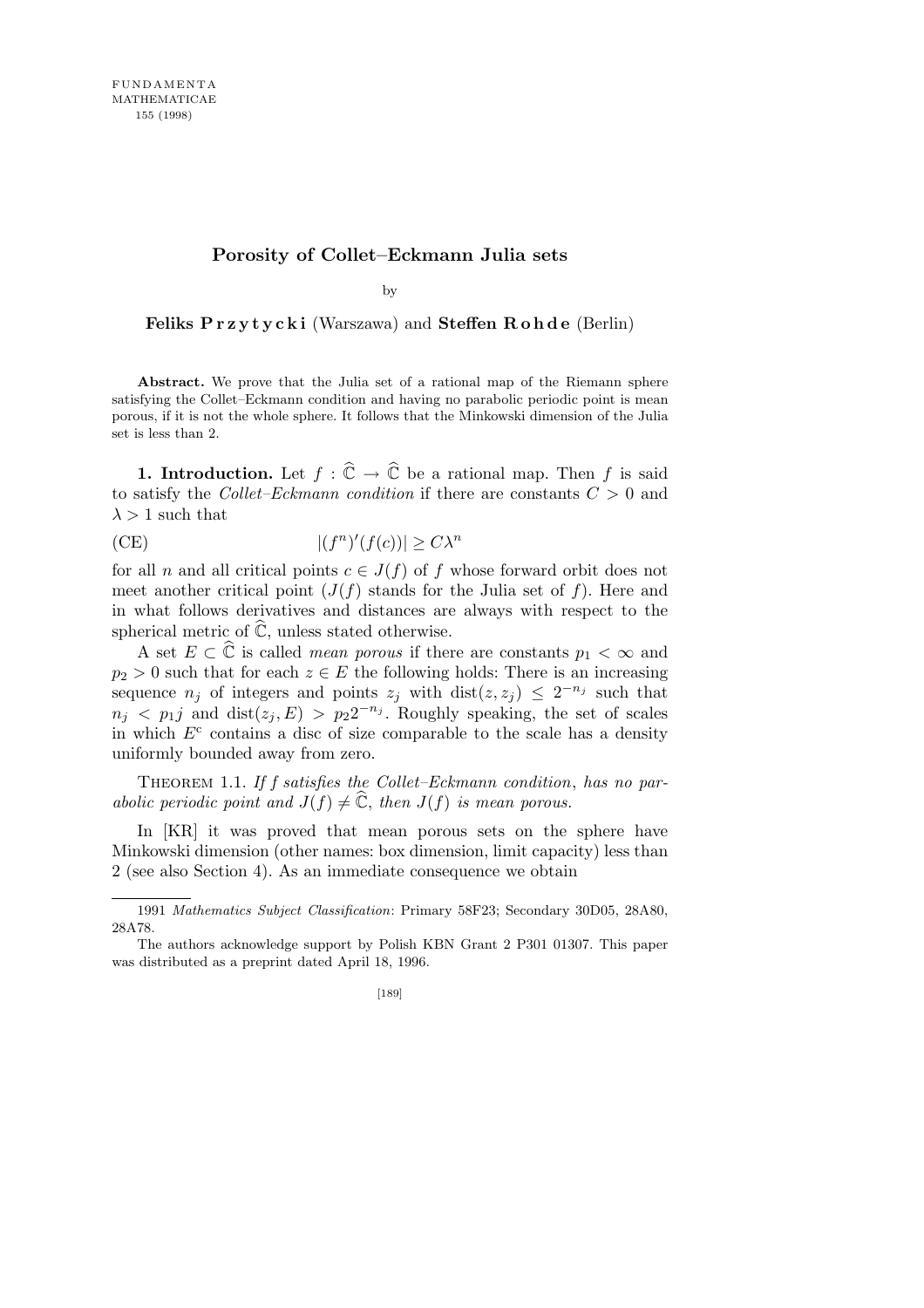Corollary 1.2. *Under the assumptions of Theorem* 1.1, *the Minkowski dimension of*  $J(f)$  *is less than* 2*.* 

Maps satisfying (CE) were first considered by Collet and Eckmann in [CE]. Benedicks and Carleson showed in [BC, Theorem 1] that the set of (real) parameters *c* for which  $z^2 + c$  satisfies (CE) is of positive measure. Nowicki and the first author showed in [NP] Hölder conjugacy with a tent map for Collet–Eckmann interval maps and conjectured that the basin of  $\infty$  is a Hölder domain (for complex quadratic maps with (CE)). A new tool to control distortion of components of preimages of discs, *shrinking neighborhoods* in the terminology of Graczyk and Smirnov, was introduced by the first author in [P1] (see also [PUZ, p. 198]). There it was used to establish (for *f* as in Theorem 1.1, say) existence of invariant measures absolutely continuous with respect to conformal measures. It was also shown that the Hausdorff dimension, Minkowski dimension and hyperbolic dimension of the Julia set coincide. In [P2], a question of Bishop and Lyubich was answered negatively by showing that the Hausdorff dimension of maps as in Theorem 1.1 is less than 2, provided some additional condition (M. Tsujii condition) holds. Shrinking neighborhoods were used to go from small scale to large scale for  $f(c)$ *, c* critical. Other types of counterexamples come from Graczyk's work on real quadratic Fibonacci polynomials [G] and from McMullen's work [McM].

In the summer of 1995 the first author had a discussion with M. Lyubich who suggested trying to estimate the dimension of the Julia set of Collet– Eckmann maps directly (without going through conformal measure as in [P2]), as going from large scale to small scale should "pull back a hole" (i.e. a disc contained in  $J<sup>c</sup>$  on large scale) to small scales. It was realized that some notion of porosity could be involved.

Koskela and the second author introduced in [KR] the notion of mean porosity, showed that the boundary of a Hölder domain is mean porous and proved (based on work of Jones and Makarov [JM] and of Smith and Stegenga [SS]) that the Minkowski dimension of mean porous sets is less than 2.

Graczyk and Smirnov proved in [GS] that the components of the Fatou set of Collet–Eckmann maps are Hölder domains. They concluded that, for polynomial Collet–Eckmann maps, the Minkowski dimension of the Julia set is less than 2 and asked whether it is always less than 2. Nazarov, Popovici and Volberg [NPV] extended the results of a first version of [GS] to disconnected Julia sets of polynomials and raised the question whether the Julia set could always be mean porous.

In the present paper we give a positive answer to this question. We carry out the program of "pulling back holes from large to small scale". The main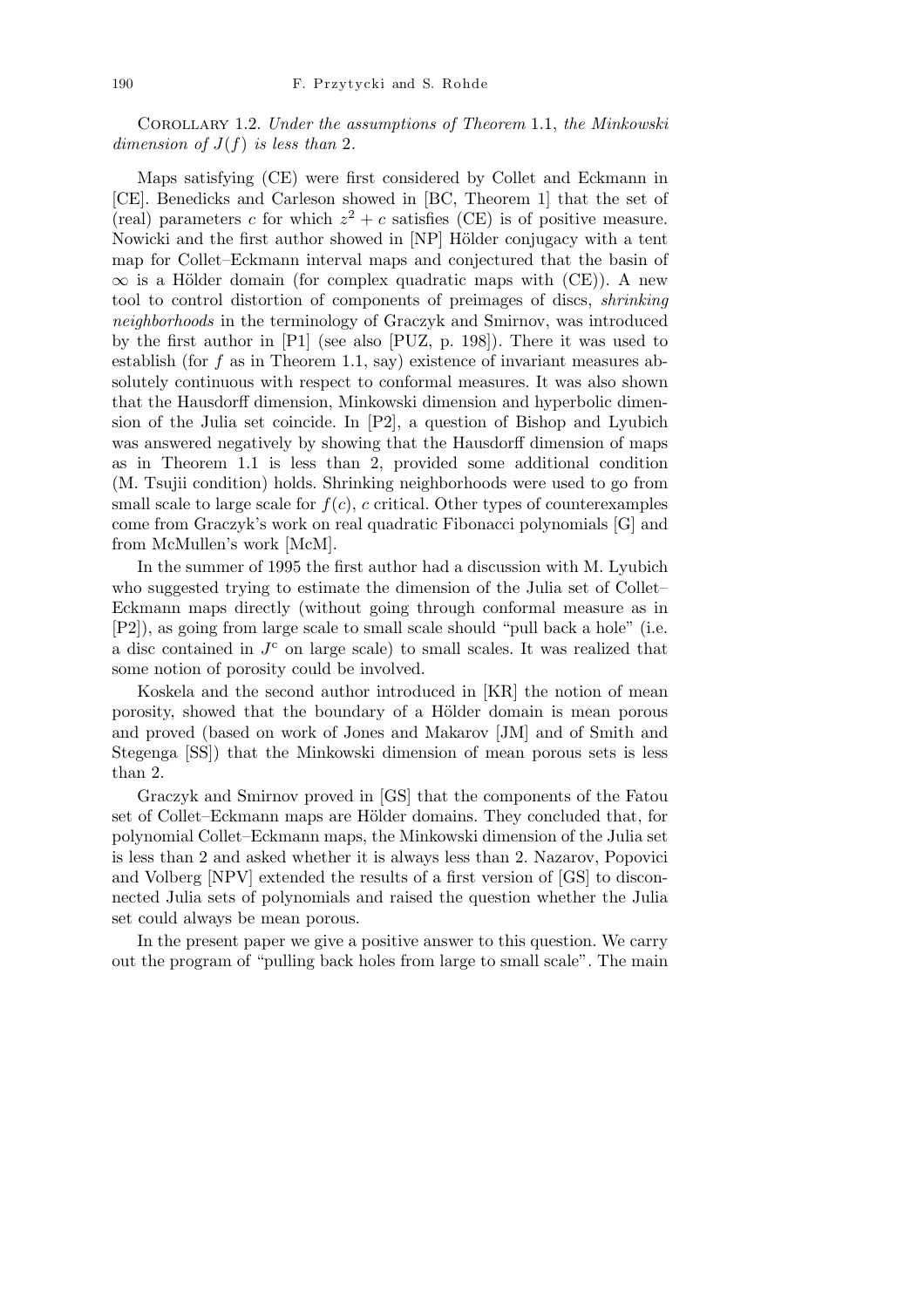ingredient, besides shrinking neighborhoods, is an estimate from [DPU] on the average distance of an orbit  $f^{n}(x)$  from the set of critical points of f, which is our substitute for the Tsujii condition used in [P2]. As a by-product of our proof of mean porosity, we obtain a new approach to the Graczyk and Smirnov Hölder theorem, outlined in Section 3.

Pulling back holes is done with uniformly bounded criticality on surrounding discs, so in an abundance of scales Collet–Eckmann maps behave like semihyperbolic maps (see [CJY], [DU], [U]).

In Section 4 we define a notion of porosity that is slightly stronger than the above mean porosity, show that Collet–Eckmann Julia sets ( $\neq \mathbb{C}$ , without parabolic periodic points) satisfy this condition and give a simple proof that the Minkowski dimension of such sets is less than 2.

**2. Proof of Theorem 1.** Consider a disc  $B = B(x, \delta)$  of spherical radius *δ* around *x* ∈  $\hat{\mathbb{C}}$  and a connected component *W* of *f*<sup>-*n*</sup>(*B*)*.* We are mainly interested in the case where  $f^{n}|_{W}$  has at most *D* critical points (counted with multiplicity), where *D* is some fixed number. In this situation, say that  $f^n$  is *D-critical on W*. Then  $f^n|_W$  has distortion properties similar to those of conformal maps. In particular, if  $W'$  is a domain compactly contained in *W* and if  $y \in W'$  is arbitrary, then  $|(f^n)'(y)| \operatorname{diam}(W') \leq C \operatorname{diam}(f(W))$ , where the constant  $C$  depends on  $W, W'$  and  $D$ . The method of *shrinking neighborhoods* is based on a careful estimate of this constant  $C(W, W', D)$ (see (2.1) below). We collect the distortion estimates needed in our paper as Lemma 2.1 below (see [P1, Section 1]). For the reader's convenience, we have included short proofs of  $(2.1)$  and  $(2.3)$ .

In what follows, the radius  $\delta$  will always be assumed to be less than diam( $\hat{\mathbb{C}}$ )/2. The assumption that  $\hat{\mathbb{C}} \setminus W$  contains a disc of radius  $\varepsilon$  made below is of purely technical nature, in that it allows the passage from spherical to Euclidean metric.

LEMMA 2.1. *For each*  $\varepsilon > 0$  *and*  $D < \infty$  *there are constants*  $C_1$  *and*  $C_2$ *such that the following holds for all rational maps*  $F : \hat{\mathbb{C}} \to \hat{\mathbb{C}}$ *, all*  $x \in \hat{\mathbb{C}}$  *and all*  $r$  *with*  $1/2 \leq r < 1$  :

*Assume that W* (*resp. W<sup>0</sup>* ) *is a simply connected component of*  $F^{-1}(B(x, \delta))$  (*resp.*  $F^{-1}(B(x, r\delta))$ ) *with*  $W \supset W'$ . Assume further that  $\widehat{\mathbb{C}} \setminus W$  *contains a disc of radius*  $\varepsilon$  *and that*  $F$  *is D-critical on*  $W$ *. Then* 

(2.1) 
$$
|F'(y)| \operatorname{diam}(W') \le C_1 (1 - r)^{-C_2} \delta
$$

*for all*  $y \in W'$ .

*Furthermore, if*  $r = 1/2$  *and*  $0 < \tau < 1/2$ , *let*  $B'' = B(z, \tau \delta)$  *be any disc contained in*  $B(x, \delta/2) (= F(W'))$  *and let*  $W''$  *be a component of*  $F^{-1}(B'')$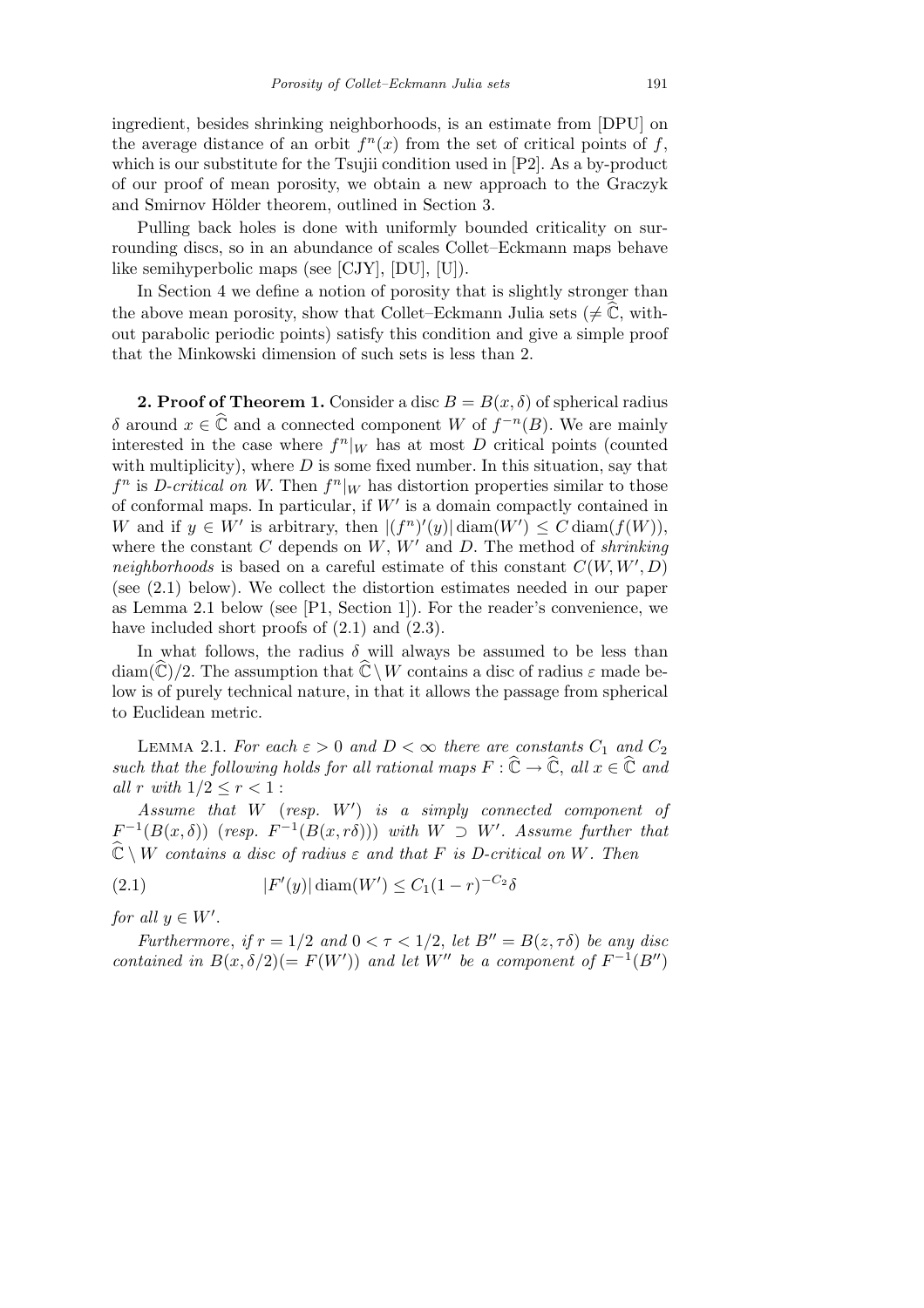*contained in W<sup>0</sup> . Then*

(2.2) 
$$
\text{diam}(W'') \leq C_3 \text{diam}(W')
$$

*with*  $C_3 = C_3(\tau, \varepsilon, D)$  *and*  $C_3 \rightarrow 0$  *as*  $\tau \rightarrow 0$  (*for fixed*  $\varepsilon, D$ *). Finally*,

(2.3) *W<sup>n</sup>* contains a disc of radius  $\geq C_4 \text{diam}(W')$ 

*around every preimage of*  $F^{-1}(z)$  *that is contained in*  $W''$ *. Here*  $C_4$  =  $C_4(\tau, \varepsilon, D)$ .

P r o o f. We will give a short proof of  $(2.1)$  (which is essentially Lemma 1.4 of [P1]; the statement in the preprint version of [P1] is imprecise) and of (2.3). The inequality (2.2) is [P1, (1.5<sup>*r*</sup>) with  $\lambda = 1/2$ ].

We may assume that the disc of radius  $\varepsilon$  contained in  $\widehat{\mathbb{C}} \setminus W$  is centered at *∞*, hence *W* is a simply connected planar domain bounded by some constant depending on  $\varepsilon$  only. We may further assume that  $B(x, \delta)$  is the unit disc  $\mathbb D$ and that  $B' = B(x, r\delta)$  is the disc  $\{|w| < r\}$ . Finally, we assume (translate *W*<sup>*'*</sup> if necessary) that  $0 \in W'$  and  $F(0) = 0$ .

To prove (2.1), we need to show that

$$
|F'(y)|\operatorname{diam}(W') \le C_1(1-r)^{-C_2}
$$

for each  $y \in W'$ , where now (and during the rest of the proof of Lemma 2.1) diameters and derivatives are with respect to the *Euclidean* metric (here is where we need the assumption involving  $\varepsilon$ ).

Let  $g : \mathbb{D} \to W$  be a conformal map with  $g(0) = 0$  and set  $h = F \circ g$ . Then *h* is a Blaschke product of degree  $\leq D$ , and  $h(0) = 0$ . We will show that

$$
G := g^{-1}(W') \subset \{|w| < 1 - C_1'(1 - r)^{C_2'}\}
$$

for constants  $C_1', C_2'$  depending only on *D*. From this (2.1) follows immediately since (writing  $d = 1 - C_1'(1 - r)^{C_2'}$  for short) diam( $W'$ )  $\leq$  $2|g'(0)|/(1-d)^2$  by Koebe distortion [P, Chapter 1.3], and (for  $y \in W'$  and  $u \in G$  with  $q(u) = y$ 

$$
|F'(y)| = \frac{|h'(u)|}{|g'(u)|} < \frac{\frac{1}{1-|u|^2}}{(1-|u|)|g'(0)|/8}
$$

*.*

Here, the numerator is estimated via  $|h'(u)| \leq (1 - |h(u)|^2)/(1 - |u|^2)$  (the Schwartz–Pick Lemma), and for the denominator we use the Koebe distortion theorem.

To prove  $G \subset \{ |w| < d \}$ , write

$$
h(u) = \prod_{n=1}^{\deg(h)} [(u - a_n)/(1 - \overline{a}_n u)] = \prod_{n=1}^{\deg(h)} T_n(u)
$$

and notice that, if  $|h(u)| < r$ , then at least one of the factors has to be of absolute value  $\langle r^{1/D} \rangle$ . Denoting the hyperbolic metric of  $\mathbb D$  by  $\rho$  and using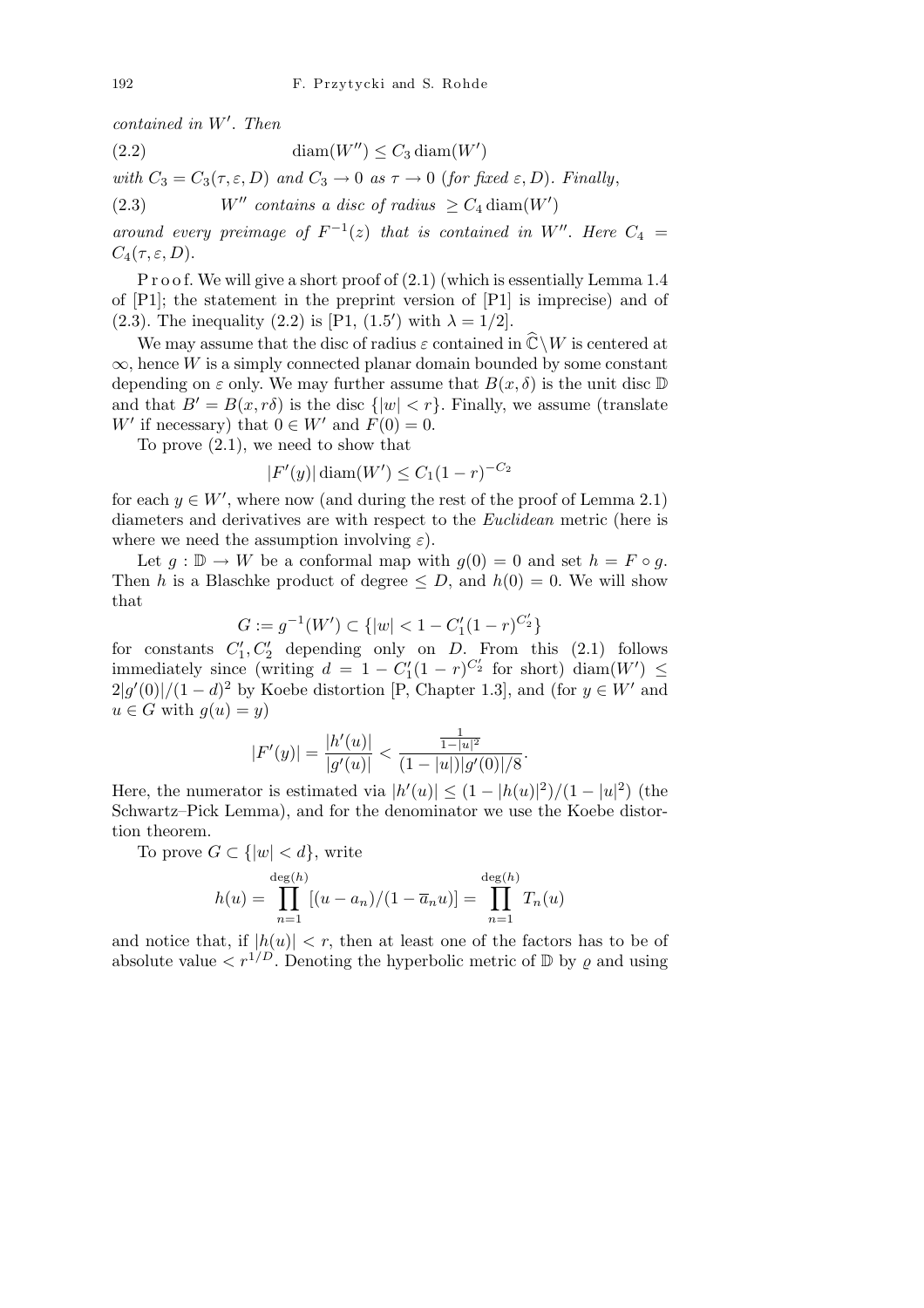$g(u, a_n) = \log((1 + |T_n(u)|)/(1 - |T_n(u)|))$ , easy calculation shows

$$
\varrho(u, a_n) < \log\left(\frac{1 + r^{1/D}}{1 - r^{1/D}}\right) \le C(D) + \log(1/(1 - r))
$$

for such *u* and *n*. In other words, every  $u \in G$  has hyperbolic distance  $\leq C(D) + \log(1/(1-r))$  from the set  $\{a_1, \ldots, a_{\deg(h)}\}$ . Since  $0 \in G$  and  $deg(h) \leq D$ , it easily follows that

$$
G \subset \{w \in \mathbb{D} : \varrho(0, w) < 2D(C(D) + \log(1/(1-r)))\} \\
\subset \{|w| < 1 - C_1'(1-r)^{C_2'}\}
$$

and (2.1) is proven.

Now (2.3) is a simple consequence of the above and Koebe distortion: Using notation as above, we already know  $G \subset \{ |w| < d \}$ , and by the Schwarz Lemma, *G* contains a hyperbolic disc around every preimage  $h^{-1}(z) \in G$ , of hyperbolic radius at least the hyperbolic radius of  $B''$ .

Consider a rational map *f* with  $J(f) \neq \hat{C}$  and without parabolic periodic points.

From now on, we will always assume that  $\delta$  is small enough to guarantee that all components of  $f^{-n}(B(y, \delta))$  do not meet a fixed open set that contains all critical points of *f* in the Fatou set, for all *n* and all  $y \in J$  (pick any small open neighborhood of the critical points in the Fatou set and take the union of its forward orbit under *f*). This allows us to apply Lemma 2.1 to simply connected *D*-critical components, with bounds depending only on *D*.

Now fix  $\delta > 0$  and  $D < \infty$  and consider  $B = B(f^n(x), \delta)$  together with the component *W* of  $f^{-n}(B)$  containing *x*. We call *n* a good time for *x*, and denote the set of good times by  $G(x)$ , if  $f^n$  is *D*-critical on *W*.

LEMMA 2.2 (uniform density of good times). *There exist*  $\delta > 0$  *and*  $D < \infty$  *such that the lower density of*  $G(x)$  *in* N *is at least* 1/2:

$$
\inf_n \frac{\#(G(x) \cap [1,n])}{n} \ge \frac{1}{2}.
$$

P r o o f. The proof is a modification of the proof of Lemma 2.1 in [P2]. There the Tsujii condition was used to obtain times *n* where  $f^n: W \to$  $B(f^n(c), \delta)$  has degree one. The main ingredient here is the inequality (3.3) of [DPU], an estimate of the average distance from critical points.

Fix  $x \in J$ . As in [P2], set

$$
\phi(n) = -\log(\text{dist}(f^n(x), \text{Crit}(f, J))),
$$

where  $\text{Crit}(f, J)$  denotes the set of critical points of f that are contained in *J*. Then (3.3) of [DPU] asserts that there exists a constant *C<sup>f</sup>* such that for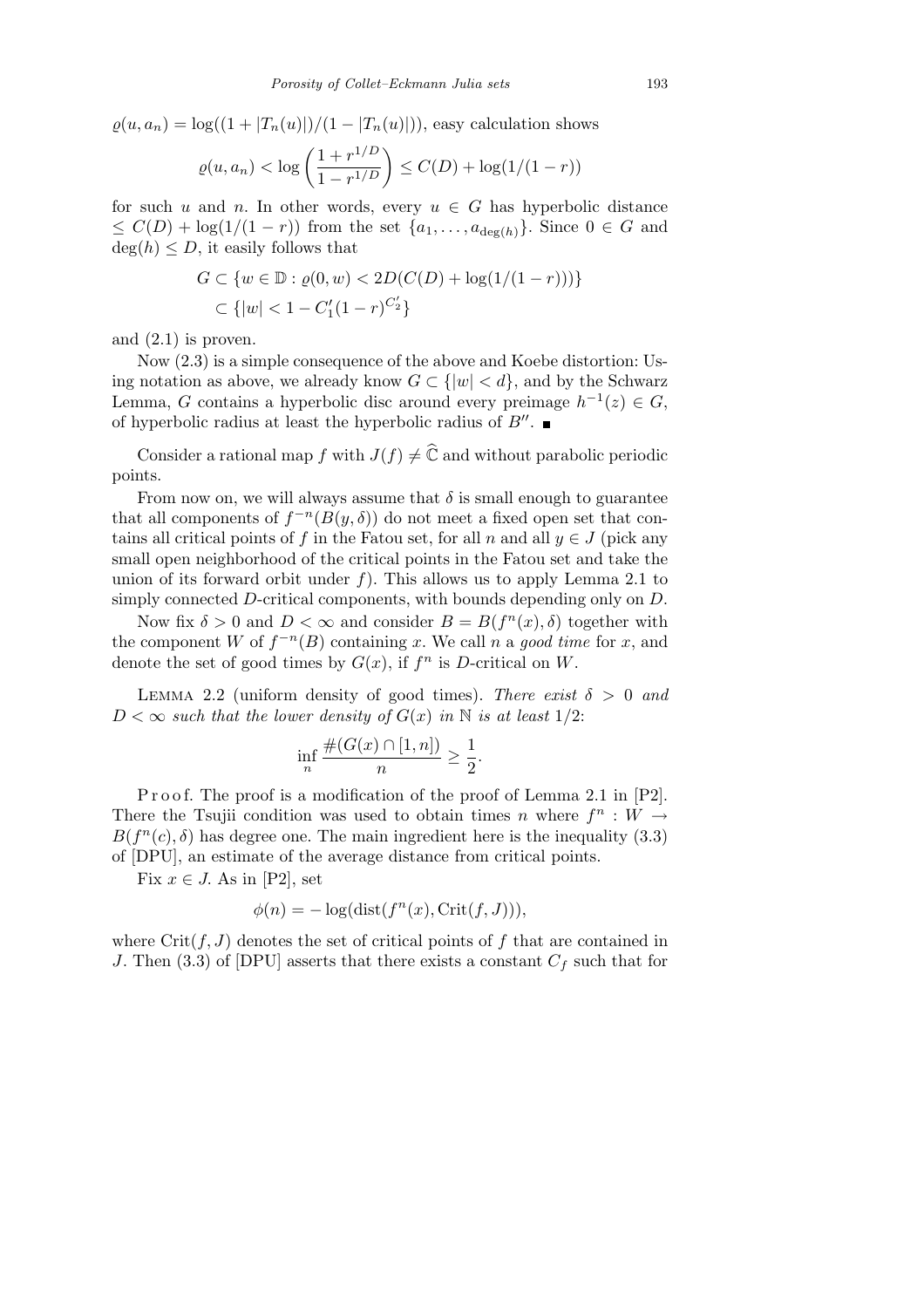each  $n \geq 1$ ,

(2.4) 
$$
\sum_{j=0}^{n} \phi(j) \leq nC_f,
$$

where  $\sum'$  denotes summation over all but at most  $\#\operatorname{Crit}(f,J)$  indices. Indeed, it follows from the proof in [DPU] that for each critical point  $c \in J(f)$ it is sufficient to omit in the summation the index *j* for which  $f^j(x)$  is closest to *c*.

One could view the "graph" of  $\phi$  as the union of all vertical line segments  $\{n\} \times [0, \phi(n)]$  in  $\mathbb{R}^2$ . Then each segment throws a *shadow*  $S_n =$  $(n, n + \phi(n)K_f] \subset \mathbb{R}$ , where we set  $K_f = 2\nu/\log(\lambda)$  and denote by  $\nu$  the largest degree of all critical points in *J* of all iterates of *f.*

The shadows of the exceptional indices in (2.4) could be infinitely long, but nevertheless (2.4) implies that many of the times *n* belong to boundedly many shadows. Indeed, set  $N_f = 2(\text{# Crit}(f, J) + C_f K_f)$  and

 $A = \{j \in \mathbb{N} : j \text{ belongs to at most } N_f \text{ shadows } S_n\}.$ 

Then for each *n* we obtain from  $(2.4)$ ,

$$
\sum_{j=0}^{n} |S_j| \le nC_f K_f
$$

and conclude that

$$
\frac{\#(A\cap [0,n])}{n}\geq \frac{1}{2}.
$$

We now show that each  $n \in A$  is a good time for *x*, i.e.  $A \subset G(x)$ (with  $D = vN_f$  and  $\delta$  suitable). We use the technique of [P1] of "shrinking" neighborhoods".

FIX once and for all a subexponentially decreasing sequence  $v_j > 0$  with  $\prod_{j=1}^{\infty} (1 - b_j) > 1/2$  (for instance,  $b_j = c/j^2$  for some suitable constant Fix once and for all a subexponentially decreasing sequence  $b_j > 0$  with  $c > 0$ ). Fix  $n \in A$  and consider the sequence

$$
B_s = B\left(f^n(x), 2\delta \prod_{j=1}^s (1 - b_j)\right)
$$

of neighborhoods of  $B = B(f^n(x), \delta)$ , together with (compatible) connected components  $W_s$  of  $f^{-s}(B_s)$  and  $W'_s$  of  $f^{-s}(B_{s+1})$ .

Recall the main idea of shrinking neighborhoods from [P1]. If (along backwards iteration from  $f^{(n)}(x)$  a critical value is met in  $W_s$  but not in  $W'_s$ , then it can be ignored (because  $f^{t-s}$  maps  $W_t$  into  $W'_s$  for  $t > s$ ). As  $W'_s$ sits "well inside"  $W_s$ , distortion on  $W'_s$  can be controlled.

We want to show that if  $W_s$  contains a critical point, then  $n$  belongs to the shadow  $S_{n-s}$ . Assume this is not the case. Then there is a smallest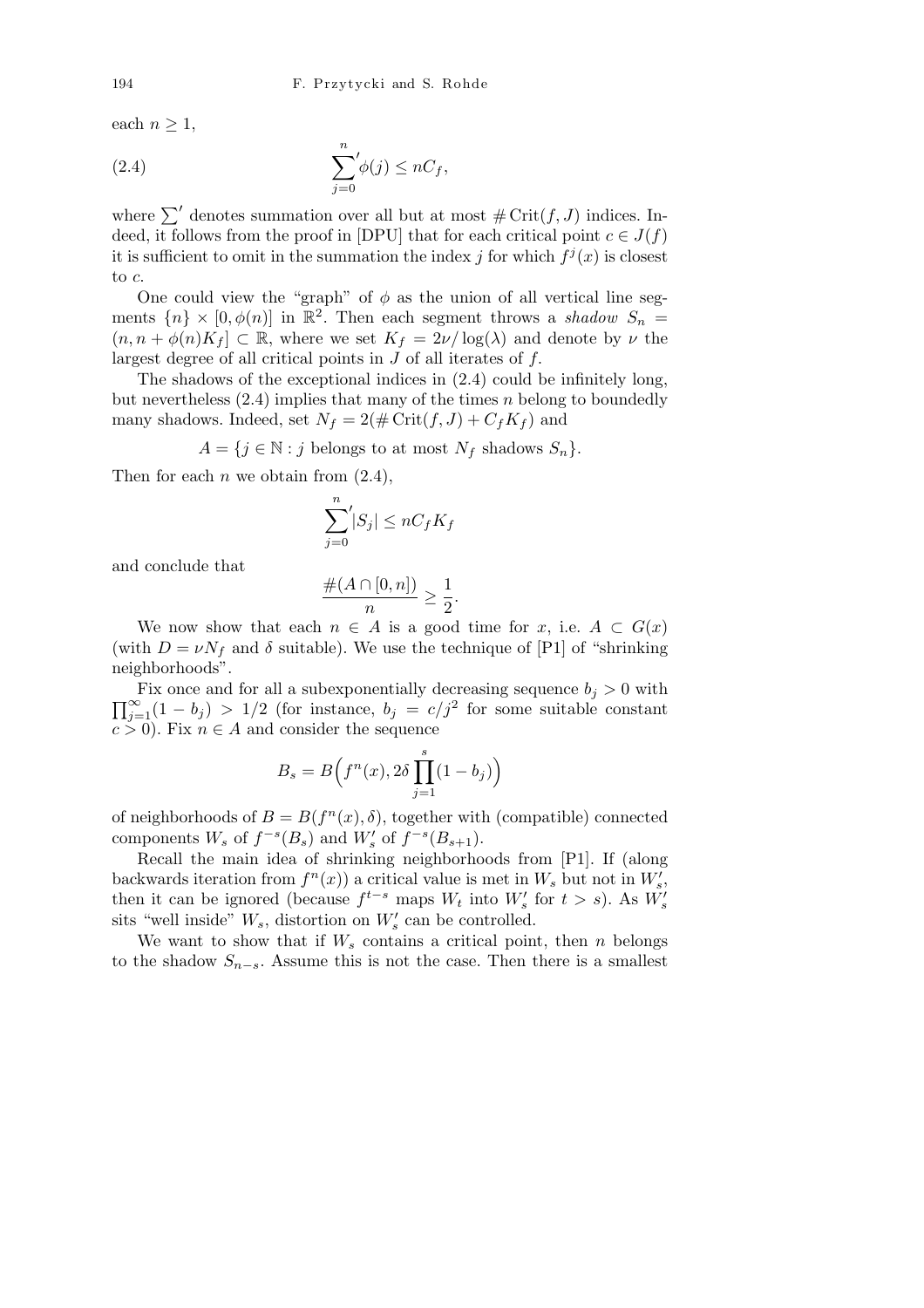such *s*, a critical point  $c \in W_s$ , and  $f^{s-1}: W_{s-1} \to B_{s-1}$  is at most  $\nu N_f$ critical (as  $n \in A$  and *s* is smallest). It is not hard to see that  $W_{s-1}$  is simply connected. Use induction: The fact that at most  $N_f$  of the domains  $W_{s-2}, \ldots, W_1$  contain critical points gives control on the diameters of  $W'_{t-1}$ for those  $t$  for which  $W_t$  contains a critical point satisfying (CE), using  $(2.1)$  as below. For  $\delta$  small enough we also control the diameters of *W*'s containing critical points not satisfying (CE) (i.e. whose forward trajectory contains other critical points).

Thus by (2.1), for  $t > 0$  being the smallest integer such that  $f^t(c)$  is not critical for iterates of *f*, applied to  $F = f^{s-t}$  (we can assume that  $s - t$  is positive because it is sufficient to consider only *s* large),

$$
|(f^{s-t})'(f^t(c))| \operatorname{diam}(W'_{s-t}) \le C_1 b_{s-t+1}^{-C_2} \delta.
$$

Now (CE) and the subexponential decay of  $b_j$  imply, for every  $\theta > 1$ , the existence of a constant  $C_{\theta}$  with

$$
dist(c, f^{n-s}(x)) \le (C_{\theta} \lambda^{-s} \theta^s \delta)^{1/\nu} < \lambda^{-s/(2\nu)}
$$

*.*

Here the second inequality holds as soon as  $\delta$  is small enough. We obtain the contradiction  $n \in S_{n-s}$  and conclude that (with  $D = \nu N_f$ )  $A \subset G(x)$ .

*Proof of Theorem 1.1.* We need to pass from good times for  $x \in J$  to good scales, in which  $J<sup>c</sup>$  contains some definite disc. The argument we use is similar to the proof of Lemma 1 in [LP].

Let  $\delta$  be as in Lemma 2.2 and let  $W_n(x)$  be the component of  $f^{-n}(B(f^n(x), \delta/2))$  containing *x*.

Denote by  $r(W_n(x)) = \text{dist}(x, \partial W_n(x))$  the inradius of  $W_n(x)$ . We claim that there is an integer *N* such that the following holds: For all  $x \in J$  and for all  $n, n' \in G(x)$  with  $n - n' \geq N$ ,

$$
(2.5) \qquad \qquad \text{diam}(W_n) \leq \frac{1}{2}r(W_{n'}).
$$

For  $n' = 0$  ( $W_0 = B(x, \delta/2)$ ) this is essentially Mañe's result [M] (see [P1, Lemma 1.1]). In fact, for each  $0 < \tau < 1$  there is  $N = N(\tau, f, D, \delta)$ such that  $\text{diam}(W_n(x)) \leq \tau \delta/2$  for  $n \geq N$ .

For  $n' > 0$  use backward iteration: As  $f^n$  is *D*-critical on  $W_n(x)$ ,  $f^{(n-n')}$ is *D*-critical on  $W_{n-n'}(f^n(x))$ , so that

$$
f^{n'}(W_n) = W_{n-n'}(f^{n'}(x)) \subset B(f^{n'}(x), \tau \delta/2)
$$

by the first case. Applying  $f^{-n'}$  we obtain (2.5) provided  $\tau$  is small enough, by (2.2).

Consider the increasing sequence  $g_j$  of all good times of  $x$ ,  $\{g_j\} = G(x)$ , and set  $k_j = g_{Nj}$ . By Lemma 2.2 we have  $k_j \leq 2Nj$ , and as  $k_{j+1} - k_j \geq N$ inequality (2.5) implies

(2.6) 
$$
\text{diam}(W_{k_{j+1}}(x)) < \frac{1}{2}\text{diam}(W_{k_j}(x)).
$$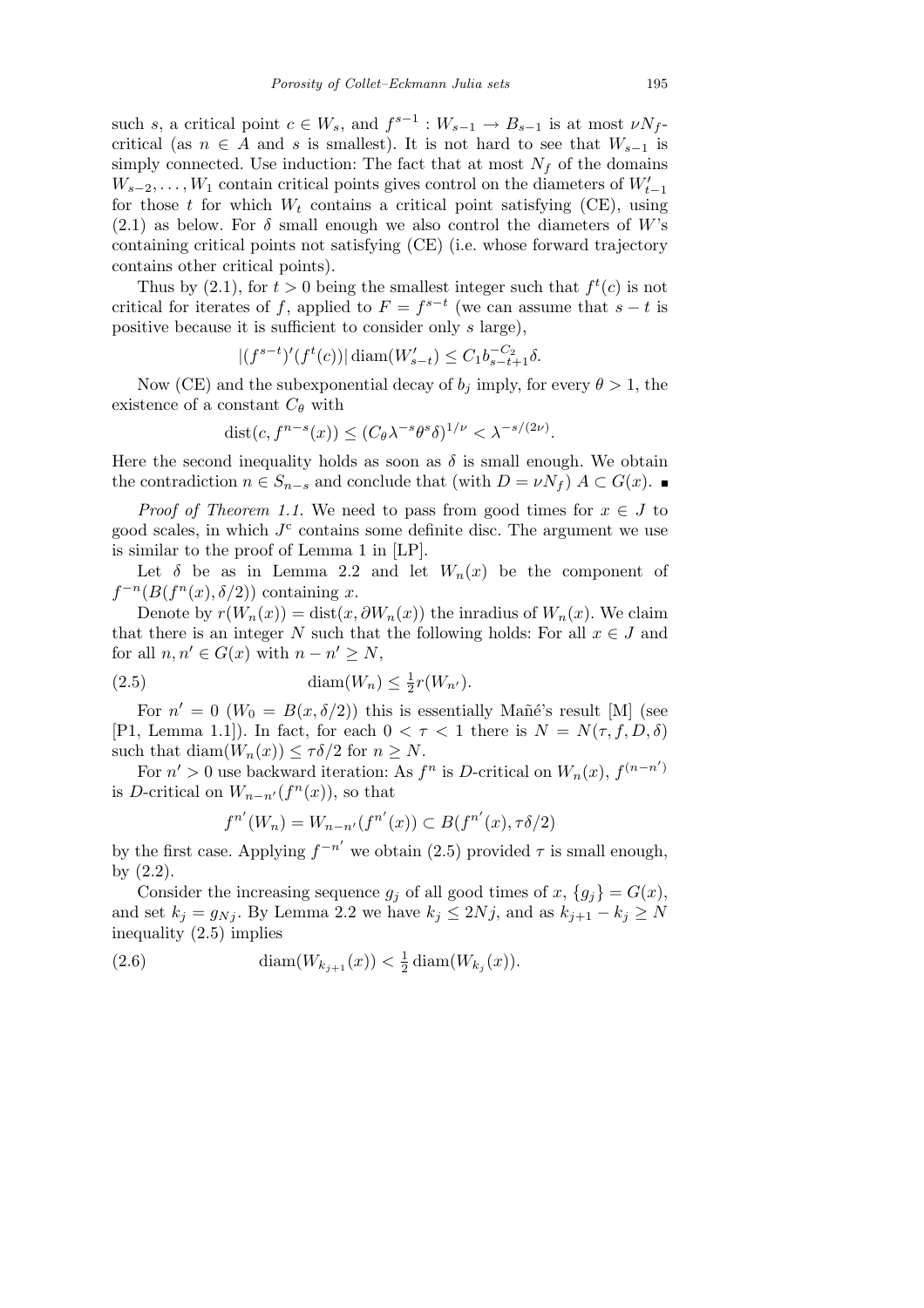On the other hand, as *f* is Lipschitz continuous, there is a constant *L* such that diam $(W_n(x)) > 2^{-nL}$  for all *n* and *x*. Hence we obtain an increasing sequence  $n_j < p_1 j$  (with  $p_1 < 2LN$ ) such that

$$
\text{diam}(W_{k_j}(x)) \sim 2^{-n_j}.
$$

As *J* is nowhere dense, there is  $\tau > 0$  such for every  $y \in J$  there is a disc  $U \subset B(y, \delta/2) \setminus J$  of radius  $\tau \delta/2$ .

To show porosity of *J* at  $x \in J$ , apply the last statement to  $y = f^{k_j}(x)$ (with the sequence  $k_j$  constructed above). By  $(2.3)$  we find that a component *V* of  $f^{-k_j}(U)$  in  $W_{k_j}(x)$  contains a disc of radius  $\geq C_4 2^{-n_j}$ . For the center  $z_j$  of this disc we have  $dist(z_j, x) < diam(W_{k_j}(x)) \sim 2^{-n_j}$  and  $dist(z_j, J) >$  $C_4 2^{-n_j}$ . We have thus found the desired sequence of points in  $J^c$  and the proof is finished.

**3. On Hölder Fatou components.** As a by-product, Lemma 2.2 gives a new approach to the result of Graczyk and Smirnov:

Theorem [GS]. *If f is as in Theorem* 1.1 *and A is a Fatou component*, *then A is a Hölder domain.* 

See [P], [SS], [JM], [KR], [GS] and the references therein for the definition and results about Hölder domains.

The main estimate in our proof of the above theorem, replacing the second Collet–Eckmann condition established and used in [GS], is

PROPOSITION 3.1. *There exist*  $0 < \xi < 1$  *and*  $\delta_0 > 0$  *such that for all n, all*  $x \in J$  *and for every component*  $W$  *of*  $f^{-n}(B(f^n(x), \delta_0)),$ 

$$
\operatorname{diam} W \le \xi^n.
$$

Proof. [P1, Remark 3.2] asserts that there exists  $\delta_0 > 0$  such that diam  $V \to 0$  as  $n \to \infty$  uniformly for all components  $V$  of  $f^{-n}(B(z, \delta_0)),$  $z \in J$ . So we find an integer *N* and  $\delta_0 > 0$  (smaller than the *δ* of Lemma 2.2) with the property that every component of  $f^{-m}(B(f^m(y), \delta_0))$  has diameter less than  $\delta_0/2$  whenever  $m \geq N$  and  $y \in J$  (*m* does not have to be a good time for *y*).

As in the proof of Theorem 1.1 let  $k_j \in G(x)$  be the  $(Nj)$ <sup>th</sup> good time of *x* ( $k_j = g_{Nj}$  with  $\{g_j\} = G(x)$ ). For  $n > N$  and *W* as above, let *k* be the largest of the  $k_j$  with  $n-k \geq N$ . Then applying the above to  $y = f^k(x)$  and  $m = n - k$  we obtain

$$
f^k(W) \subset B(f^k(x), \delta_0/2)
$$

and from (2.6) we obtain

$$
\text{diam}(W) \le \left(\frac{1}{2}\right)^{(n-N)/(2N)}.
$$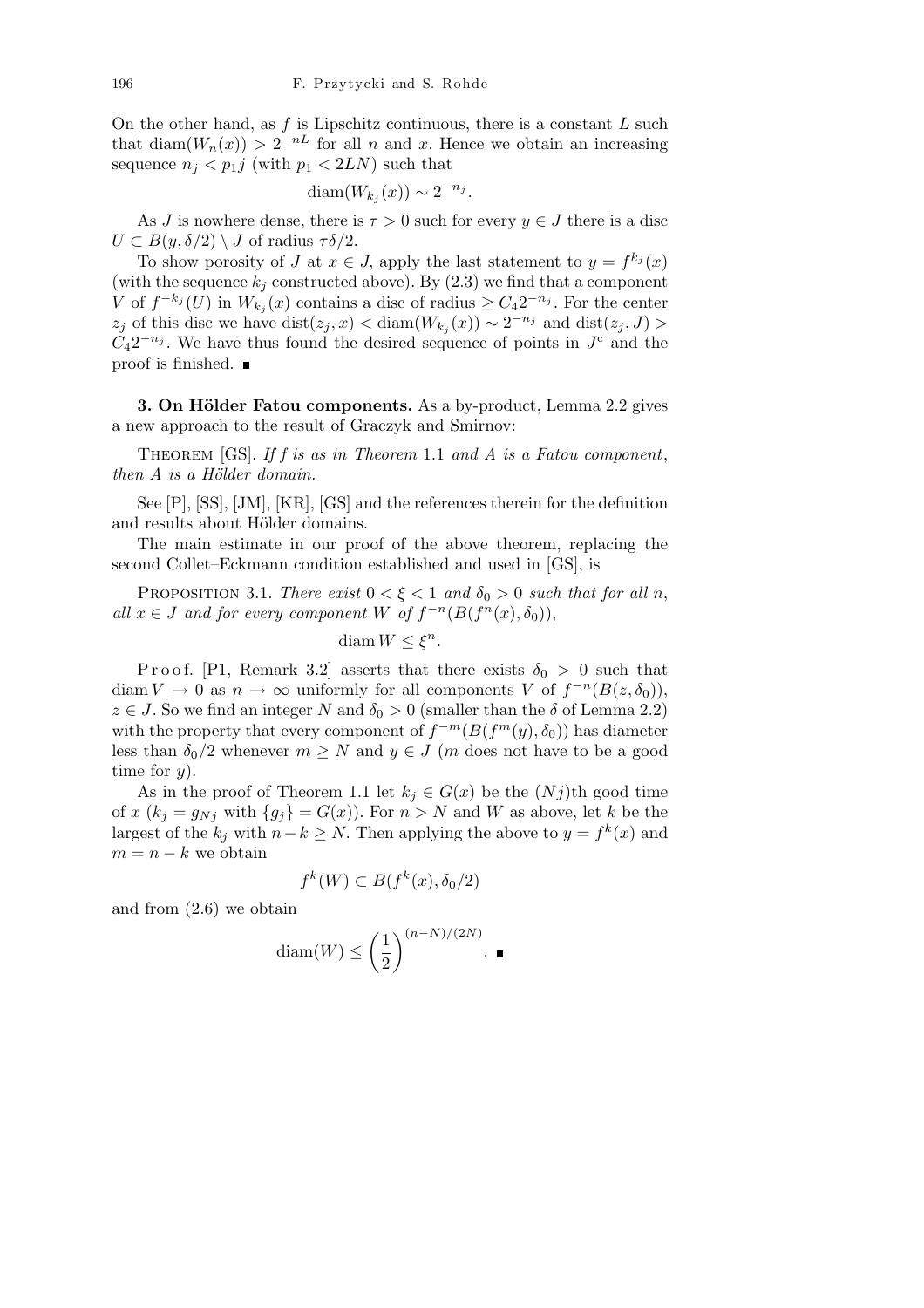From Proposition 3.1 the Hölder property of invariant Fatou components (and thus of all components, [GS, Lemma 5.4]) can be concluded as in [GS, Section 5]: Let *F* be an attractive (or superattractive) invariant Fatou component and pick  $\Omega \in F$  open, containing all critical points in *F*, with  $f(\Omega) \in \Omega$  and such that dist $(x, \Omega) < \delta_0$  for all  $x \in \partial F$ .

Fix a point  $z_0 \in \Omega$ . Set  $n(z) = \min\{n \ge 0 : f^n(z) \in \Omega\}$  for  $z \in F$ . Then the quasihyperbolic distance satisfies

$$
dist_{qh}(z, z_0) \sim n(z)
$$

for  $z \in F \setminus \Omega$  by [GS, Lemma 5.2].

For  $z \in F$  with  $dist(z, J) < \delta_0$ , let  $x \in J$  be closest to  $f^{n(z)-1}(z)$ . Then  $\text{dist}(f^{n(z)-1}(z), x) < \delta_0$  and we obtain

$$
dist(z, J) < \xi^{n(z)-1}
$$

by Proposition 3.1. It follows that

$$
n(z) \sim \text{dist}_{qh}(z, z_0) \lesssim \log \frac{1}{\text{dist}(z, J)},
$$

establishing the Hölder property of *F*.

**4. Dimension of porous sets.** In this section, we give a simple proof of an estimate of Minkowski dimension that is sufficient for the proof of Corollary 1.2, without using the estimates from [KR].

Let  $E \subset \mathbb{R}^d$  be a bounded set. Call  $E$  *mean porous in all directions* if for all  $\alpha > 0$  there exist  $\beta > 0$  and  $P > 0$  such that for all  $z \in E$  there exists a sequence  $n_j \leq Pj$  such that for all *j* and for all balls  $B(z', \alpha 2^{-n_j}) \subset$  $B(z, 2^{-n_j})$ , there exists a ball  $B(z'', \beta 2^{-n_j}) \subset B(z', \alpha 2^{-n_j}) \setminus E$ . It is easy to see that there are sets which are mean porous but not mean porous in all directions.

Theorem 4.1. *If f satisfies the Collet–Eckmann condition*, *has no parabolic periodic point and*  $J(f) \neq \hat{\mathbb{C}}$ , *then*  $J(f)$  *is mean porous in all directions.* 

Proof. This is a small modification of the proof of Theorem 1.1. Only the last two paragraphs of the proof need to be changed: The fact that *J* is nowhere dense guarantees, for each  $\bar{\alpha} > 0$ , the existence of  $\bar{\beta} > 0$ and disks  $B(y'', \overline{\beta}\delta/2) \subset B(y', \overline{\alpha}\delta/2) \setminus J$  for all  $y \in J$  and for all disks  $B(y', \overline{\alpha}\delta/2) \subset B(y, \delta/2)$ . Applying this to  $\overline{\alpha} = C\alpha$  and taking preimages as in the proof of Theorem 1.1 proves the assertion, with  $\beta = C'\overline{\beta}$ .

Consider a covering  $\mathcal{B}_n$  of  $\mathbb{R}^d$  by boxes of the form  $[p_1 2^{-n}, (p_1 + 1)2^{-n}) \times$  $\ldots \times [p_d 2^{-n}, (p_d + 1)2^{-n})$  for all sequences of integers  $p_1, \ldots, p_d$ . For every  $z \in E$  write  $Q(z, n)$  for the element of  $B_n$  which contains  $z$ . Call  $E \subset \mathbb{R}^n$  *box mean porous* if there exist  $N, P > 0$  and for all  $z \in E$  a sequence  $n_j \leq Pj$ and  $Q_j \in \mathcal{B}_{n_j+N}$  such that  $Q_j \subset Q(z, n_j) \setminus E$ .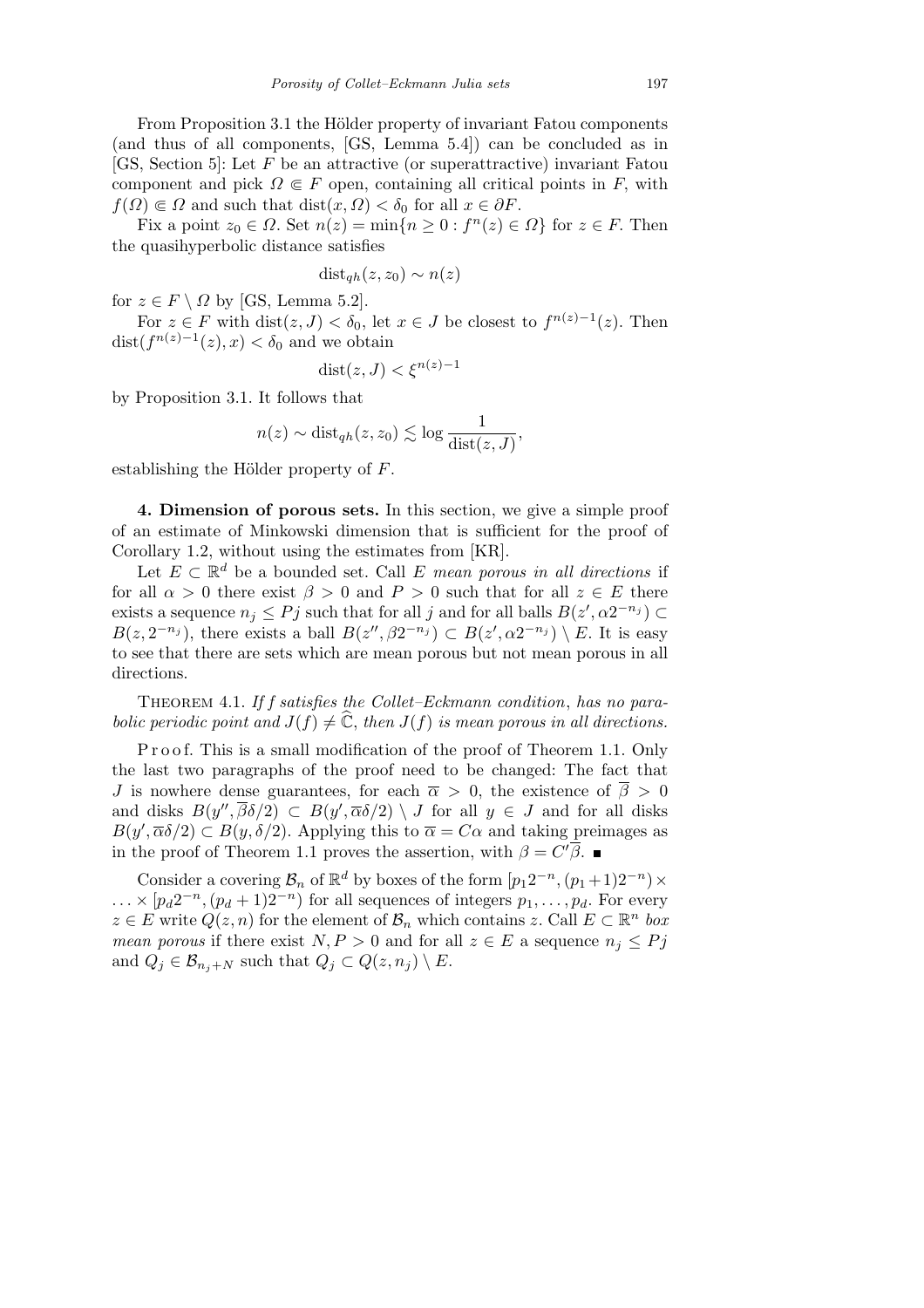Of course, *mean porosity in all directions* implies *box mean porosity*, which in turn implies *mean porosity*. Thus the next statement follows also from [KR].

PROPOSITION 4.2. If a bounded set  $E \subset \mathbb{R}^d$  is box mean porous, then the *Minkowski dimension of E satisfies*  $MD(E) < d$ *.* 

P r o o f. We may assume *E* is contained in the unit box  $[0,1)^d = Q_0$ . Consider the graph (a tree)  $\mathcal T$  whose vertices are those elements of all  $\mathcal B_n$ ,  $n = 0, 1, \ldots$ , which intersect *E*. We join  $Q \in \mathcal{B}_n$  to  $Q' \in \mathcal{B}_{n+1}$  with an edge if  $Q \supset Q'$ . For every vertex  $Q \in \mathcal{T}$  call all the vertices in the line in  $|\mathcal{T}|$ (the body of *T*) joining *Q* to  $Q_0$  *ancestors*. If  $Q \in \mathcal{B}_n$  and  $Q' \in \mathcal{B}_{n+k}$  with  $Q' \subset Q$ , let us say that  $Q'$  a *k*-*child* of  $Q$ .

Set  $K = (2^d)^N$ . We prove that for any integer *n* which is a multiple of *PN*, the number of *n*-children of  $Q_0$  is at most  $C(K-1)^{n/(PN)}K^{n/N-n/(PN)}$ , where *C* depends on *d* and *N* only. As this equals  $C(2^d)^{\alpha n}$  with  $\alpha = 1 (1 - \log(K - 1)/\log K)/P$ , the estimate MD $(E) \leq \alpha d$  follows at once.

The definition of box mean porosity implies two properties of *T* :

(i) The number of *N*-children of each vertex is at most *K*;

(ii) For all  $v \in \mathcal{B}_n$  there exists a sequence of at least  $n/P$  ancestors each of which has at most  $K-1$  *N*-children.

We want to estimate  $\#\mathcal{B}_n$  from above, assuming (i) and (ii). The following simple argument is due to Michał Rams.

For every  $0 \leq b < N$ , define a measure  $\mu_b$  on  $\mathcal{B}_n$  by inductively distributing mass from the top of  $\mathcal T$  down to  $\mathcal B_n$  as follows: Start with equidistributing unit mass on  $\mathcal{B}_b$ . Given a mass at each vertex  $v \in \mathcal{B}_{kN+b}$ , equidistribute it on  $\mathcal{C}_N(v)$ , where  $\mathcal{C}_N(v)$  denotes the set of *N*-children of *v*. At the last step, if  $n - (kN + b) = k' < N$ , we equidistribute on  $\mathcal{C}_{k'}(v)$ . Set

$$
\mu = \frac{1}{N} \sum_{b=0}^{N-1} \mu_b.
$$

Then for every  $v \in \mathcal{B}_n$  there is at least one  $b = b(\nu)$  with

$$
\mu_b(v) \ge (K-1)^{n/(PN)-N} K^{n/N-n/(PN)+N},
$$

which gives the required upper bound on  $\#\mathcal{B}_n$ .

## **References**

- [BC] M. Benedicks and L. Carleson, *The dynamics of the Hénon maps*, Ann. of Math. 133 (1991), 73–169.
- [CE] P. Collet and J.-P. Eckmann, *Positive Lyapunov exponents and absolute continuity for maps of the interval*, Ergodic Theory Dynam. Systems 3 (1983), 13–46.
- [CJY] L. Carleson, P. Jones and J.-C. Yoccoz, *Julia and John*, Bol. Soc. Brasil. Mat. 25 (1994), 1–30.